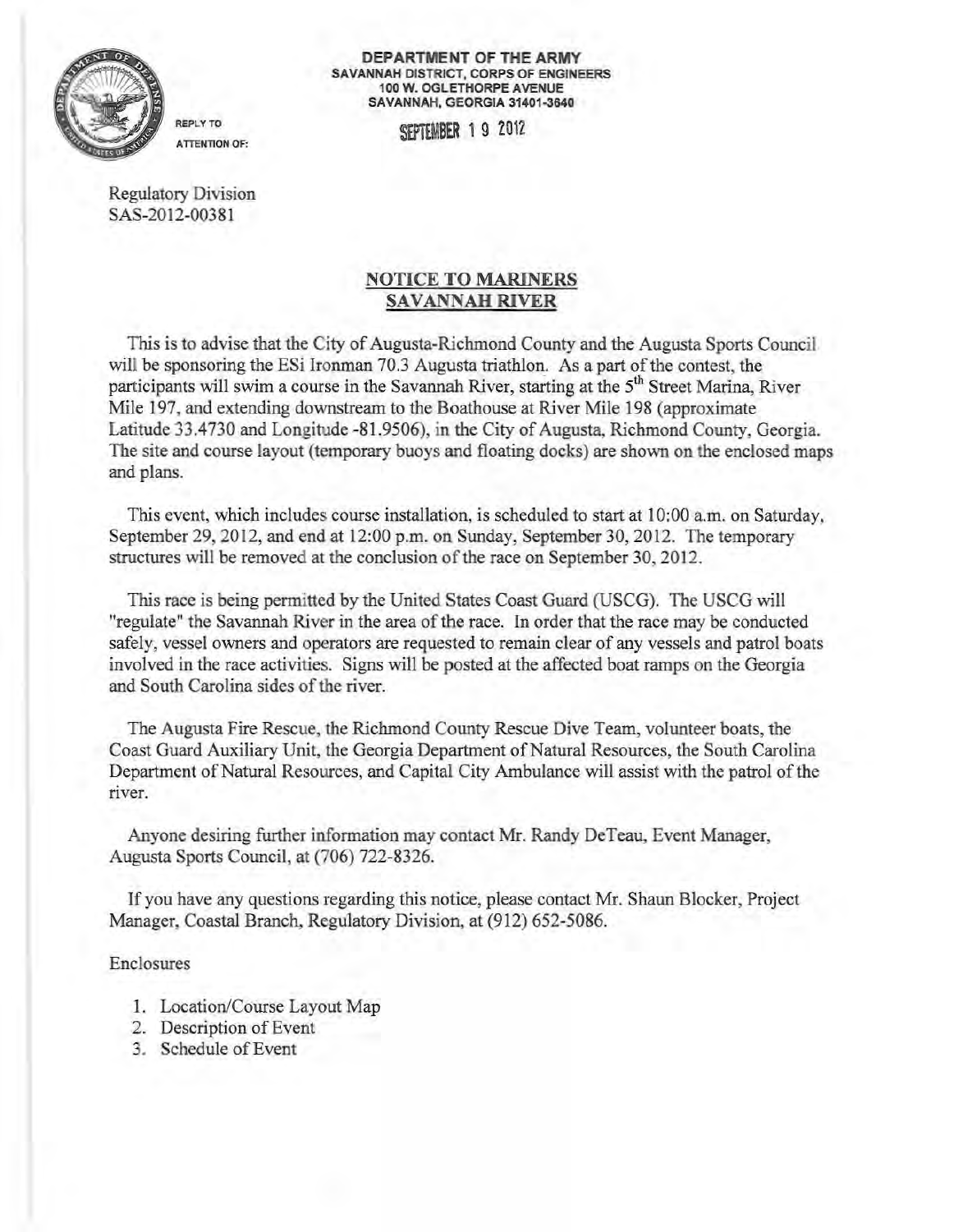

RC, Box 1331 Augusta, GA 30809 - 1458 Greene Stroet, Suite 110, Augusta, GA 30801 - Tel: 706, J.2 8323 Ea

Commander U. S. Army Engineer District, Savannah ATTN: CESAS- OP-F PO Box 889 Savannah, GA 31402-0889

April 5, 2012

Commander,

Please find a permit application to host an event on the Savannah River in Augusta, GA. The event is the ESi Ironman 70.3 Augusta triathlon. Approximately 3,000 athletes will be competing. The race will take place on Sunday, September 30, 2012, beginning at 7am. The event is being held in cooperation with the city of Augusta, as well as numerous additional agencies. Permit applications have been submitted to the Department of Natural Resources and the U.S. Coast Guard.

The ESi lronman Augusta 70.3 is made up of three components: a 1.2 mile swim in the Savannah River, a 56-mile cycling leg, which encompasses Downtown Augusta and the Greater Aiken County, SCarea, and a 13.1-mile run in Downtown Augusta. This application pertains to the swim leg in the Savannah River.

The swim will begin at the 5<sup>th</sup> Street Marina in Downtown Augusta and conclude at the Boathouse, which is located 1.2 miles down-river. Competitors will be released in "waves" approximately every three minutes. The first wave will be released at 7am. The last group should be released at approximately 8:30am. Swimmers should be out of the water by 9:30am.

Safety is paramount for an event of this magnitude. Event organizers are working in conjunction with the Augusta Fire Department to develop a comprehensive plan to ensure the safety of all athletes, staff, and spectators. In addition to city fire and rescue support, the swim route will also provide the following: 40 kayakers, 20 certified lifeguards, 8 jet skis (some equipped with rescue sleds), EMS unit at the swim start and two EMS units at the swim finish.

In addition to water safety, event organizers will also work to guarantee that the event "leaves no footprint". When all swimmers are out of the water race staff and volunteers will immediately begin clearing the race course of all markers and debris. Adequate containers will be provided for trash and other disposable material.

ELEDAS-ND pap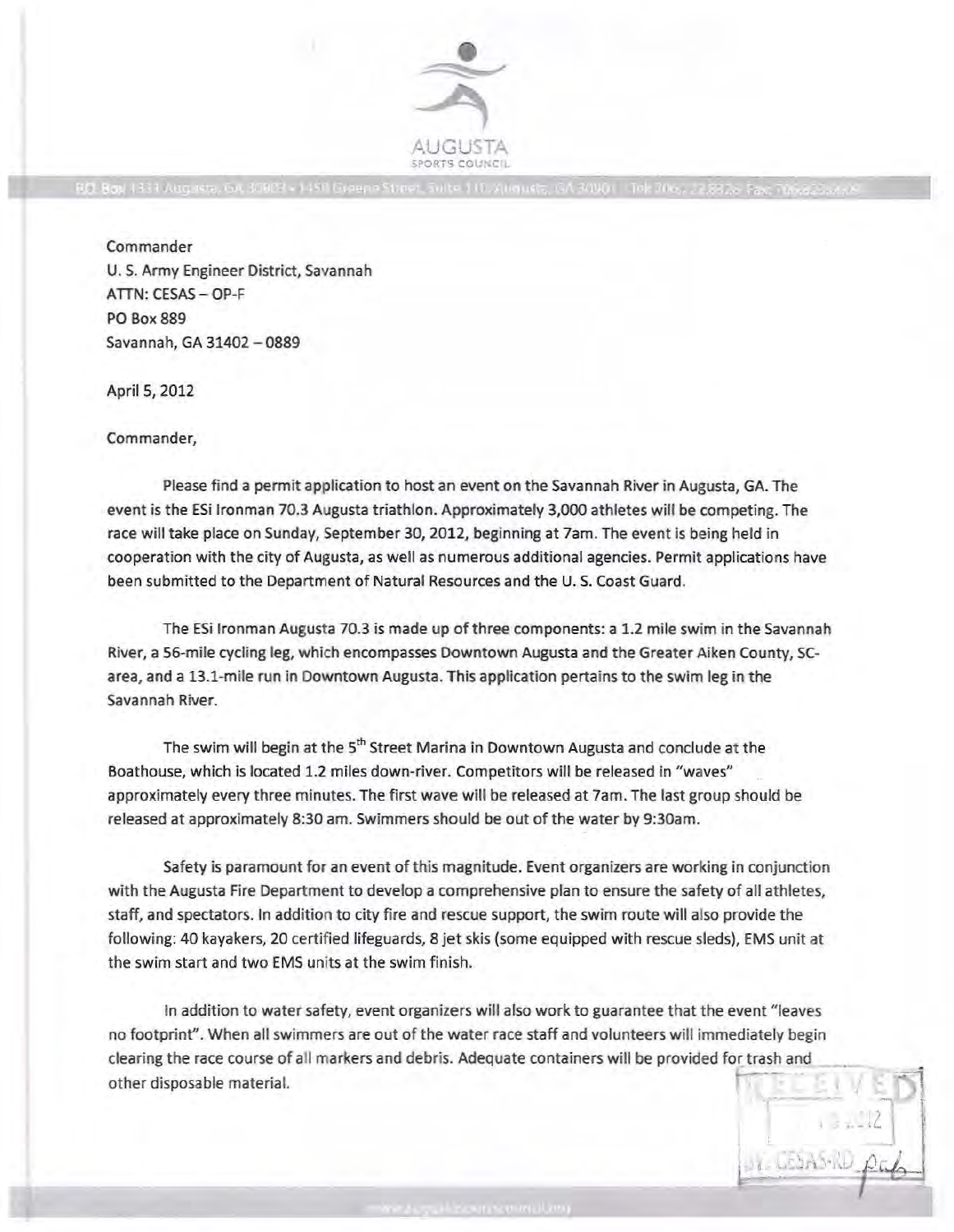Tentative schedule:

Saturday, September 29, 2012

10am - Water Safety meeting 10am - 4pm - place course buoys

Sunday, September 30, 2012

4am -volunteers on-site Sam - water personnel report Gam -EMS units, water rescue and personnel take positions 7am- race start 9:30 - last swimmers exit river

If you have any questions, please contact me. We will be holding an "agency" meeting on April 12. An invitation has been extended to your organization. We greatly appreciate your support of this event. The ESi tronman 70.3 Augusta is the largest lronman-branded event in the world. Its success is directly attributed to the numerous partners working together to make it happen. We look forward to another successful partnership!

Sincerely,

Randy DuTeau Event Manager



WWW.AUGUSTASPORTSCOUNCIL.ORG

, *c* 

 $\sim$   $\sim$ 

 $\sim$